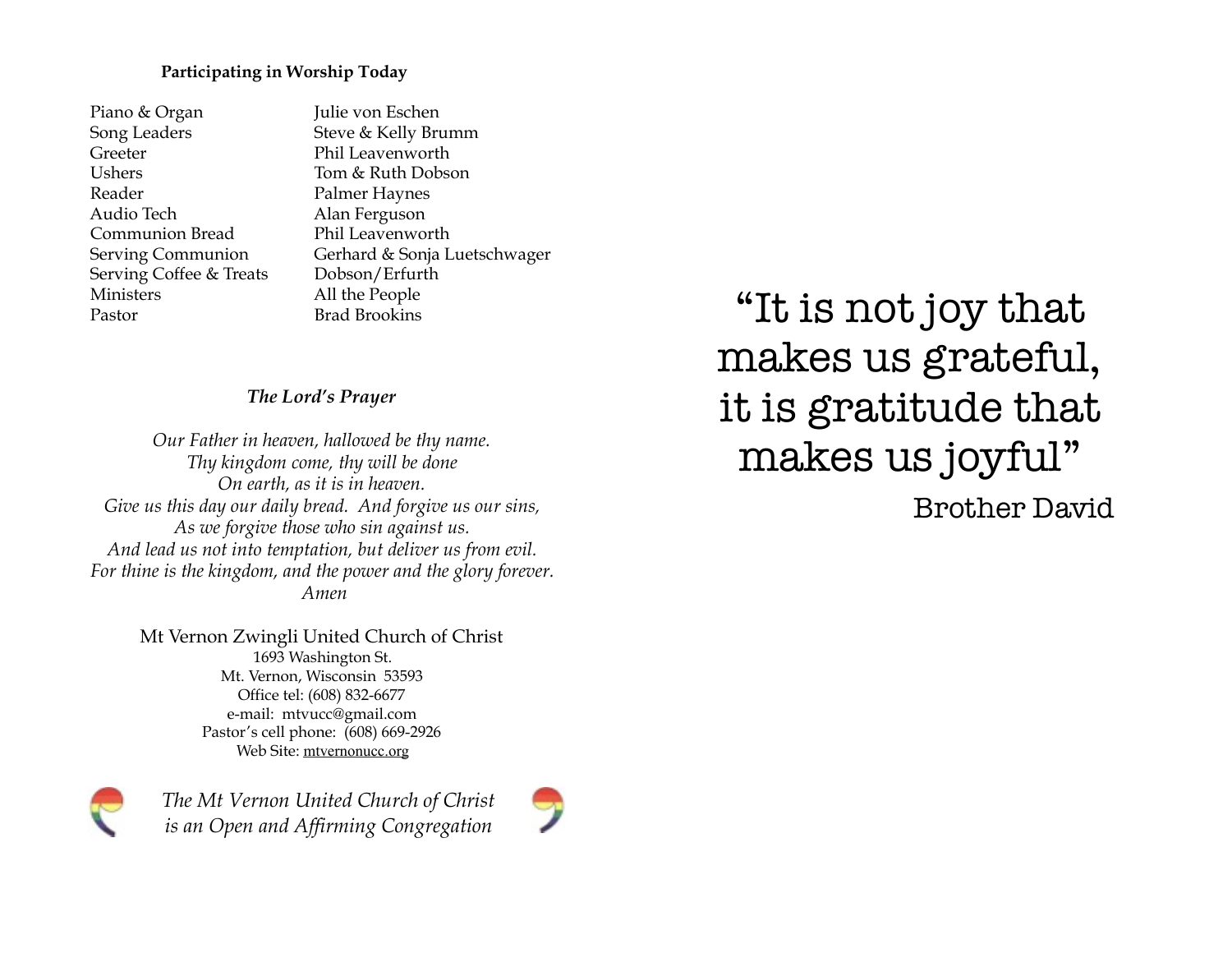| $5 - 7$                                                                                 |                      |
|-----------------------------------------------------------------------------------------|----------------------|
| <b>Greeting</b>                                                                         |                      |
| <b>Silence</b>                                                                          | Lamentations 3:22-26 |
| The steadfast love of the Lord never ceases, his mercies never come to an end; they are |                      |

*new every morning; great is your faithfulness. 'The Lord is my portion,' says my soul, 'therefore I will hope in him.' The Lord is good to those who wait, to the soul that seeks. It is good that one should wait quietly for the salvation of the Lord.*

Mt Vernon Zwingli United Church of Christ

6th Sunday after Pentecost!!

July 16, 2017

**Bringing in the Light**

**Prelude** *God of Wonders* 

| $1st$ Song               | <b>I Know Who Holds Tomorrow</b>   |
|--------------------------|------------------------------------|
| $2nd$ Song               | <b>Bound for the Promised Land</b> |
| $*$ 3 <sup>rd</sup> Song | <b>Help Somebody</b>               |

\***Prayer (unison)** Loving God, we confess our need; we confess your grace. Open our ears to hear your word, our hearts to receive your love and our hands to share your gifts. Feed us this morning with the Bread of Life. Fill us with the Cup of Salvation. Teach us to live in your world as those who follow Jesus. Amen.

\***Assurance From II Corinthians 5. 17, 18**

*Anyone who is in Christ has become a new creation altogether. The old is finished and gone. Everything has been made new. By God's grace today you and I are forgiven and made whole, for which we all say:*

## *Thanks be to God*

**\* …And so we sing!** 

*Breathe on me, Breath of God…*

**What's Happening**

**Offering O Hell!** 

 …Be gone! O Hell We have no use for you

| <b>Offertory</b> | All Hail the Power of Jesus' Name        |
|------------------|------------------------------------------|
| * Response       | Praise God from Whom All Blessings Flow! |

**\* Prayer of Dedication (Unison)**

We see your hand at work in the world around us, Loving God, and we offer our hands to help. Make use of these gifts, make use of our lives, so that your kingdom will continue to grow on earth as it is in heaven. Amen

*"…it is gratitude that makes us joyful…"* 

### **The Table of Our Lord**

**We are invited** *Come As You Are*

#### **Our Prayer of Thanksgiving and the Lord's Prayer**

*(The Lord's Prayer is printed on the back of your bulletin)*

| <b>1st Scripture Reading</b> | <b>Galatians 5. 22,23</b> |
|------------------------------|---------------------------|
|                              |                           |

*Pennies from Heaven*Steven & Kelly Brumm

**2nd Scripture Reading Philippians 4. 8** 

**Sermon** 

| * Hymn #379   | There's a Wideness in God's Mercy | $(vs. 1-3)$ |
|---------------|-----------------------------------|-------------|
| * Benediction | May the road rise up to meet you  |             |

#### **Postlude**